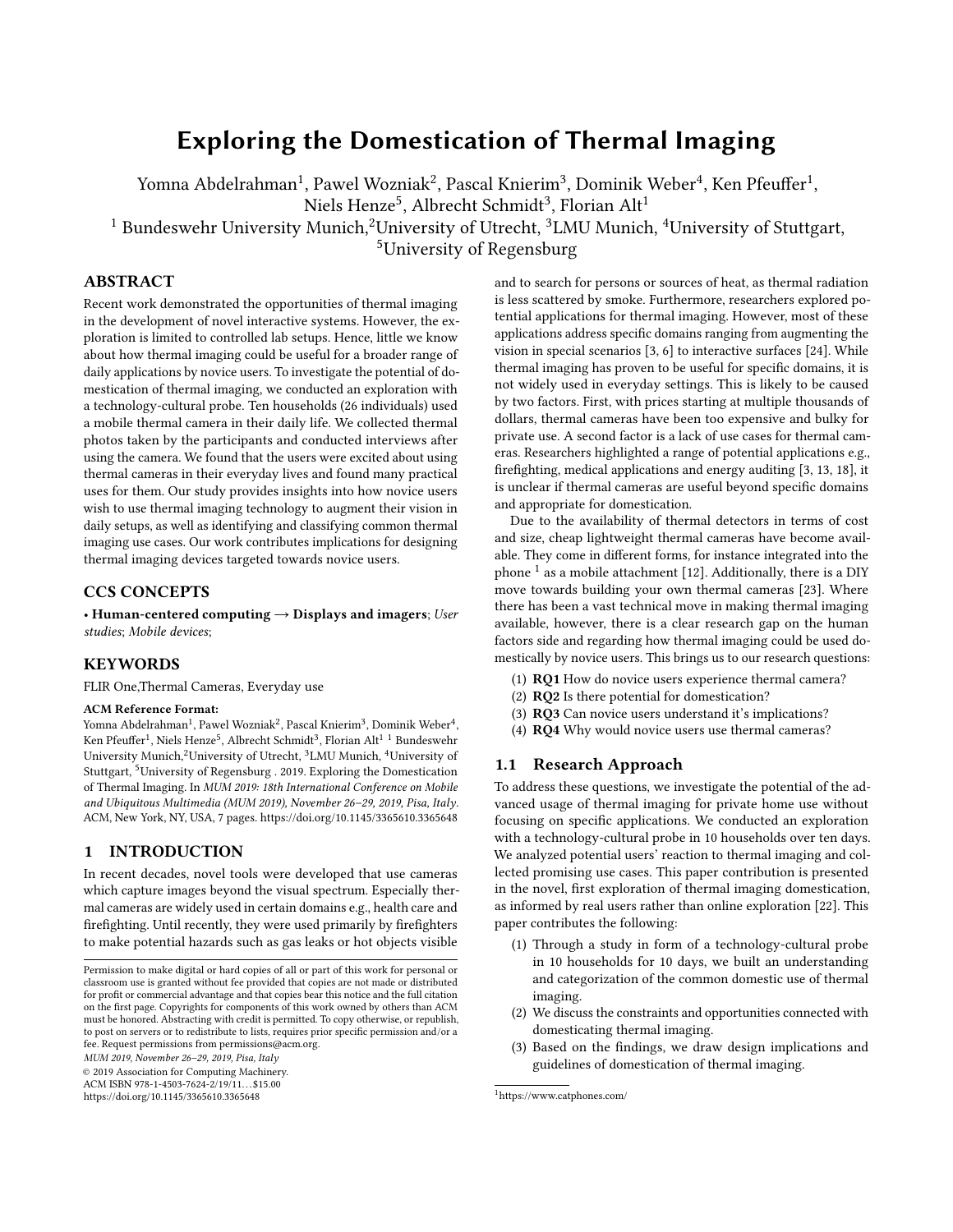MUM 2019, November 26–29, 2019, Pisa, Italy Abdelrahman et al.

## 2 RELATED WORK

# 2.1 Thermal Cameras

Thermal cameras capture a heat map of the scene [\[20\]](#page-6-9). Usage of thermal cameras has been targeted at special users, hence use-cases. It has been widely explored for firefighting usage [\[3,](#page-6-1) [5,](#page-6-10) [6,](#page-6-2) [9,](#page-6-11) [10\]](#page-6-12). In a recent survey, Gade and Moeslund provide an overview of current applications of thermal cameras [\[14\]](#page-6-13). They highlight that thermal cameras are continually getting cheaper and available. This enables thermal cameras to be used in a diverse set of applications by enhancing existing application scenarios and creating new ones [\[1,](#page-6-14) [2,](#page-6-15) [7,](#page-6-16) [8\]](#page-6-17). Sahami Shirazi et al. explored how thermal reflection can be used to increase the interaction space of projected surfaces [\[4,](#page-6-18) [24\]](#page-6-3).

Despite the fact that thermal cameras captured the attention of researchers, little has been targeted towards novice users. For instance, there is only the work of Demisse et al. [\[13\]](#page-6-4), which explored how non-expert users use thermal cameras for energy audits in their daily lives [\[13\]](#page-6-4). Recently, Mauriello et al. analyzed Youtube videos for thermal imaging everyday use [\[22\]](#page-6-8). However, the existing research either focused on special home use case e.g., energy auditing or used online data by technology early adapters e.g., users how are excited about the technology to capture videos and upload them to Youtube, rather than home novice users. In this paper we aim to explore how to utilize it in a daily setting with more generic applications, to gain deep insights about designing such emerging technology from novice users. With this technology becoming affordable and accessible to end users, the next step is to investigate how novice users would accommodate and adopt such technology.

### 2.2 At-home Experiences

Recent work has highlighted the value of involving end users in the ideation for technology investigation, aiming to provide insights into users' natural technology interaction [\[17,](#page-6-19) [26\]](#page-6-20). In-home experience [\[17,](#page-6-19) [19,](#page-6-21) [21,](#page-6-22) [26–](#page-6-20)[28\]](#page-6-23) includes culture probes. These were first introduced in 1999 by Gaver et al. [\[15\]](#page-6-24). It is a method to elicit creative thinking by asking users to document their ideas and actively involving them in the design process [\[29\]](#page-6-25). It has been beneficial exploring technologies in this way before they become widely available and used by non-experts. In this paper, we explore the feasibility and appropriateness of domestication of infrared imaging. To examine the home experience, we leverage the advances in miniaturization and reduction in the prices of these devices and conducted a technology-cultural probe with 10 households aiming to provide insights into the appropriateness of future domestication of infrared imaging for everyday users. We utilize the in-home experience to explore the natural technology interactions.

# 3 DOMESTIC THERMAL IMAGING

Our research methods build on previous research in using cultural design probes and in-home experience [\[17,](#page-6-19) [19,](#page-6-21) [21,](#page-6-22) [26–](#page-6-20)[28\]](#page-6-23). Culture probes were first introduced by Gaver et al. [\[15\]](#page-6-24). It is a method to elicit creative thinking by asking users to document their ideas and involving them in the design process [\[29\]](#page-6-25). It has been beneficial exploring technologies before they become widely available and are used by non-experts. On the other hand, Schmidt [\[25,](#page-6-26) [26\]](#page-6-20) highlights the importance of functional prototypes. In this paper, we focus

<span id="page-1-0"></span>

Figure 1: Probe kit: FLIR one mobile thermal camera, Android phone, notebook, pen and markers.

on infrared imaging, hence we combine technology-cultural [\[16\]](#page-6-27) probes by using a functioning commercial device, diaries and notes for cultural probe deployed in users' homes. As most users do not understand how infrared cameras operate, in our study we focused on experiencing the technology. Furthermore, we used interviews to acquire a deeper insight into the users' lives. We conducted the exploration in the form of a technology-cultural probe, and as we aimed to gather results of high environmental validity, we decided to use commercially available imaging technology and deployed state-of-the-art consumer-grade thermal cameras in households for 10 days. To fully explore the usage of thermal imaging, we prepared a probe kit including diaries, note cards, and a commercial mobile phone with an attachable thermal camera FLIR one as shown in Figure [1.](#page-1-0)

According to Hutchinson et al. [\[17\]](#page-6-19), probes should have the following properties: functionality, flexibility, usability, logging and design phase. Our probe complies with these factors as follows:

- Functionality: our probe is a simple Android application, with a single main function of capturing thermal pictures.
- Flexibility: we added the notes and diaries to offer an openended experience to allow users to reinterpret the images.
- Usability: probes are not concerned by the usability, hence we used the same kit with no iteration on the usability.
- Logging: probes should help the researchers visualize and analyze the usage of the users and further discuss innovative ideas. Our probe complies, as we logged the captured data (photos, videos and notes) as well as the time of use.
- Design Phase: our probe was conducted in the early stage of the design process.

### 4 DESIGN: MIXED-METHOD PROBE

We chose an easy to use form of the technology to encourage the participants to engage with it. We combined data from the technology-cultural probe with pre- and post- semi-structured interviews. The probe kit contained the following:

- (1) Diary for on-the-go ideation,
- (2) Pen, markers, and 50 empty cards to draw ideas on,
- (3) Motorola MotoG phone to attach the camera to it,
- (4) FLIR One for Android<sup>[2](#page-1-1)</sup> thermal camera and it's application<sup>[3](#page-1-2)</sup>.

<span id="page-1-1"></span> $^2$ <http://www.flir.com/flirone/android/>

<span id="page-1-2"></span><sup>3</sup><https://play.google.com/store/apps/details?id=com.flir.flirone&hl=en>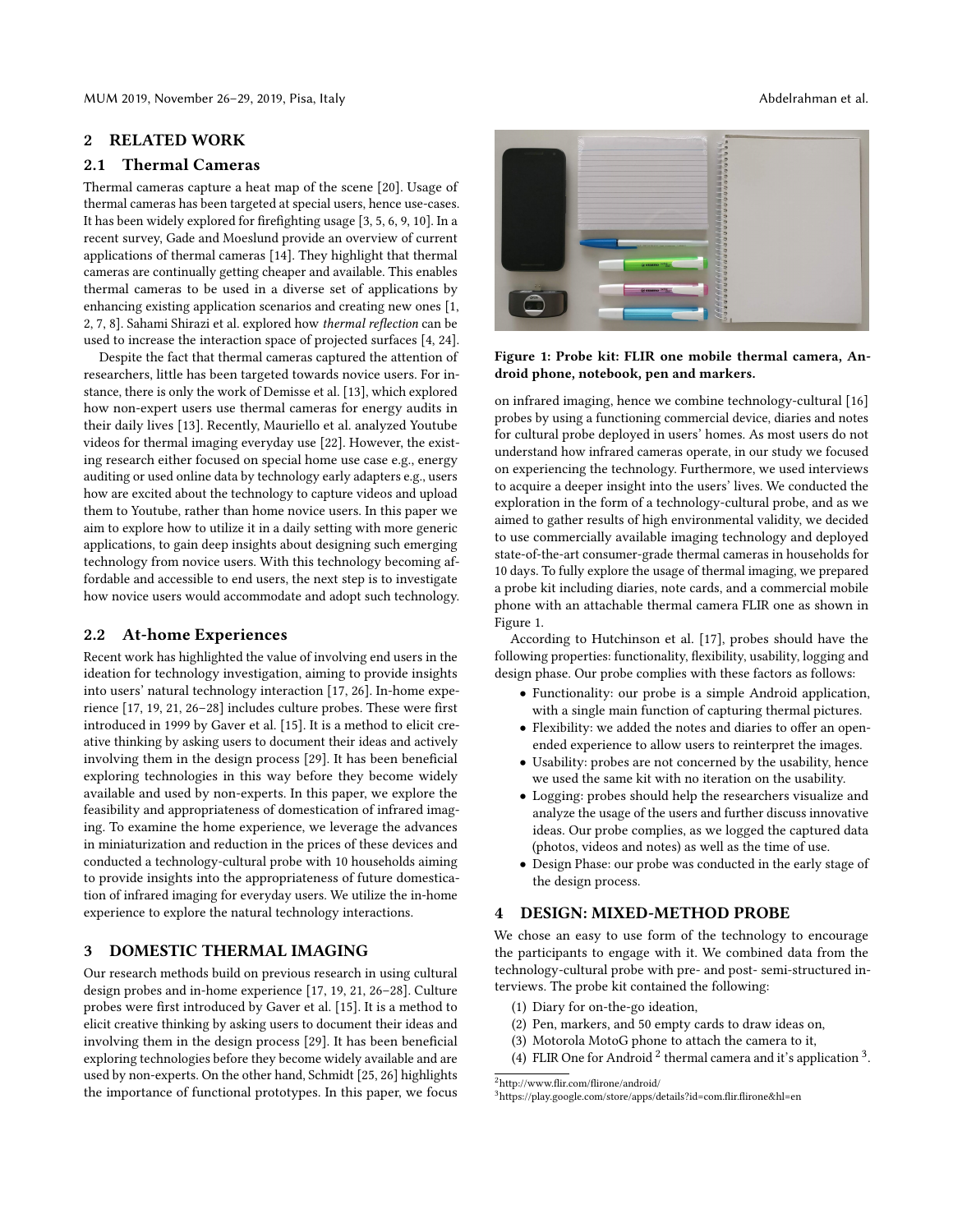Exploring the Domestication of Thermal Imaging The MUM 2019, November 26-29, 2019, Pisa, Italy

| <b>Housenoia</b>                                                                         | Participants / Gender / Occupation/Age / Location                                                           |  |
|------------------------------------------------------------------------------------------|-------------------------------------------------------------------------------------------------------------|--|
| H1                                                                                       | 1: Female Dermatologist 29, 2: Male Radiologist 33, 3: Male Retired Doctor 62, 4: 2 years old baby girl, ** |  |
| H2                                                                                       | 1: Female Dentist 25, 2: Male Dentist 30, 3: Female Retired Doctor 60, 4: 1 year old baby boy, **           |  |
| H <sub>3</sub>                                                                           | 1: Female PhD student 27, 2: Female Project manager 27, **                                                  |  |
| H4                                                                                       | 1: Female Housewife 29, 2: Male Student 27, 3: Male IT specialist 28, 4: 8 month baby girl **               |  |
| H5                                                                                       | 1: Female Environmentalist 21, 2: Male Student 22, 3: Male Guitarist 27, **                                 |  |
| H6                                                                                       | 1: Male Researcher 33, 2: Female student 19, **                                                             |  |
| H7                                                                                       | 1: Male Student 27, **                                                                                      |  |
| H8                                                                                       | 1: Female Housewife 22, 2: Male Student 23, **                                                              |  |
| H9                                                                                       | 1: Male Student 27, 2: Male Student 21,**                                                                   |  |
| H10                                                                                      | 1: Female Student 21, 2: Female Student 23,**                                                               |  |
| Table 1: Demographics of the technology-cultural probe participants. ** blind submission |                                                                                                             |  |

Household Participants / Gender / Occupation/ Age / Location

The kit enabled participants to easily use thermal camera. As it is easily attachable to the smart phone. Using the FLIR app, they can view and record thermal photos/videos. Previous work aimed to prompt the ideation via identifying a set of activities to be performed [\[27\]](#page-6-28). In our work we aimed to openly explore the usage in everyday settings. Hence, we did not use any prompts for activities.

### 4.1 Study Timeline

We designed our 10 day study as follows:

Pre-Interview Before starting the study, we visited the participants' households. We collected their consent for taking part in the study, and conducted a pre-interview to collect their demographics as well as their experience with thermal imaging.

Setting up the probe Participants were asked to place their probe kit in a location in the home that would be accessible to everyone. They were asked to document their ideas using the cards and diary, and record thermal photos and videos. Additionally, each participating household was presented with a brief introduction to the application, the capabilities of thermal imaging as well as the common properties and features of thermal radiation. We presented examples for the basic features of thermal imaging including:

- (1) Viewing Thermal Information: by using the camera to view cups with different temperatures.
- (2) Thermal transfer: by showing thermal image while a person touches a cup.
- (3) Thermal reflection: by placing the camera in front of a reflective surface.

Semi-Structured Post Interviews After 10 days, we revisited the participants' households and gathered data including photos, videos and notes. We conducted a semi-structured interview to gain deeper insights in participants' experience and how they used the thermal camera. All household members were invited to the interview. We browsed the captured ideas and photos and asked them to provide explanation and details of the situation/use-case in which they captured the thermal photos and videos. Participants were encouraged to discuss the use-cases with the researchers as well as among themselves. The main goal of the interviews was an in depth exploration of the use-cases and the appropriateness of thermal cameras in everyday settings.

### 4.2 Participants

We conducted the study with 10 households over 10 days. Nine households had at least two individuals. We used snowball sampling to recruit our participants. We had 26 (23 adult) participants (11 female) with an age range of 1 -62 (mean:28.57, SD:16.97). Most participants held at least a Bachelor's degree. Three of the households had one child and two households had a dog. Only two participants were familiar with thermal imaging, and seven were familiar with the term 'thermal cameras' but had never seen one before. We used numbers for the houses as well as for the participants in each house for referral purposes. H13 means, for example, household 1 and individual number 3 in the household. Guardian consent was acquired for the participation of minors in the study.

# 5 ANALYSIS

The interviews were audio recorded and transcribed for analysis. We used thematic analysis [\[11\]](#page-6-29) to analyze the content of the interviews. We analyzed 270 captured photos and 563 recorded interview minutes. Interestingly, none of the participants used the notes. Two coders coded 50% of the corpus independently using nVivo <sup>[4](#page-2-0)</sup>. Afterwards, they met to assess differences and construct the final coding tree. The rest of the corpus was coded by a single coder. Through iterative discussion, the final themes emerged from the coded quotations. We present the four main themes reflecting thermal imaging in the home: Experiencing Extended Visual Perception, Potential for domestication, Social Implications and When and Why People use Thermal cameras?

# 5.1 Experiencing Extended Visual Perception

Participants reported a positive experience regarding accessing and experiencing thermal imaging. They were interested in what thermal cameras allow them to see and sense. Participants recognized the benefits and enhancement in perceiving the environment through thermal cameras:

It was really cool to have a tool that can compensate what you can't see in hand. (H32)

One participant perceived thermal vision as a way to broaden their perception of the world:

<span id="page-2-0"></span><sup>4</sup><https://www.qsrinternational.com/nvivo/home>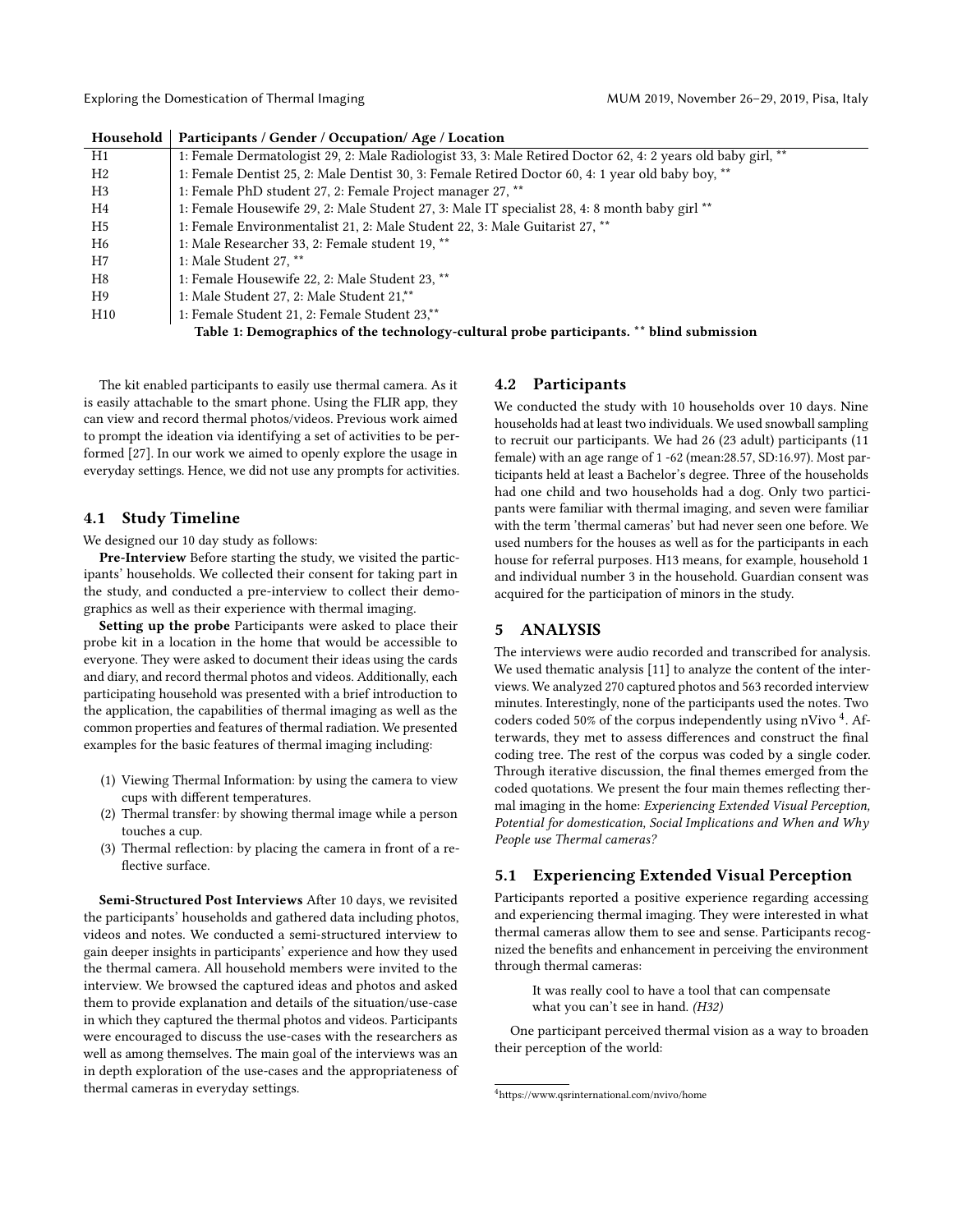The thermal view makes it a different experience and makes me feel superior. It's kind of a new dimension of perception. (H11)

Others were positively surprised by the ability to notice more details of the environment and thus being able to avoid danger more effectively. One participant stated that they felt safer:

It felt as I can see the whole surrounding even in the dark which made me feel safe. (H22)

Participants reflected on how using the camera changed their perception of the surroundings. H21 and H61 remarked how using the camera introduced an adaption on how they see the world:

Surprisingly even when I don't have the camera anymore I am using the hints I already got from the camera, its like your eyes adapts to this kind of information. (H61)

### 5.2 Potential for domestication

Participants reported that they would appreciate having a thermal camera in the home. They were comfortable with the mobile form:

I was fascinated that you can have such an imaging tool as simple as a phone attachment. (H13)

However, they reported that the form factor depended on the use case. For instance, some preferred to have the thermal camera as a stationary tool monitoring a room. H22, wanted to have it as a substitute for the surveillance camera and he reported the need to have it in a stationary form:

> If I have this camera in the ceiling I can monitor my sleep and my body temperature during the day to reflect my health. (H13)

### 5.3 Social Implications

Most of the participants accept the idea of other people having thermal cameras operating at home. However, one participant reported to have privacy concerns, but she only wanted to be aware of its operation state rather than turning it off:

It is not problem if people want to use it.  $(H7)$ 

This could be a real privacy invasion so I would like to know if someone is having that advantage over me. (H32)

Others reported being more careful to maintain the privacy of the house owner:

I will be cautious. Maybe they will get upset if I touched their stuff as they can see when you touch something. (H82)

# 5.4 When and Why do People use Thermal Cameras?

Participants used the thermal camera in diverse tasks. Based on our analyzes, the usage can be classified in four categories; enhancing their awareness about the environment, objects, people and substituting current techniques.

Environment Awareness Participants used thermal cameras to better understand and perceive their environment. For instance, H13 familiarized himself with the room's wall to know where to

hang a frame away from the electric cables. H12 reported how he was informed about damage in his ceiling, at an early stage, saving him money:

I figured out that my ceiling is damaged and fixing it at this stage saved me tons of money. Also I used to monitor if they fix it right and if the paint dried out. (H12)

The thermal cameras were also used in bad lighting conditions. For instance, H21 used it during the night in a dark room with her partner sleeping to find objects.

I used the camera around the baby not to wake him up if I am looking for something I don't have to turn on the lights. And if I am looking for my phone during the night I don't have to turn on the lights and disturb everyone in the room. (H21)

Object Awareness Participants also utilized the camera to know the state of different objects.

> We had a problem with the sink so I took a picture, there was difference in colors. We called the specialist to fix it. At night I took another picture which had a clearer color and there was no difference in colors so we deduced that there was a problem and fixed now. (H82)

> We had an electricity cut out and I could tell from the camera that the freezer did not operate and it saved the food inside as well as the hassle of cleaning up after the food is destroyed, at that point I felt like we need this to be always monitoring the devices. (H13)

> I always open the dishwasher during its operation but I used it and found heat getting out from the dishwasher when its operating. (H92)

H11 remarked the ability of thermal camera to check her daughter's diaper.

> Checking if she needs to change I had to run after her and stuck trying to get her dressed again. It showed if the diaper has anything without even touching her. It saved time and money. (H11)

An interesting use case reported by one of the participants who was a refugee and had experienced war zones. He recognized the benefits of having a thermal camera in the home to detect hidden object such as bombs. He also envisioned that the thermal camera could enable him to find monitoring devices such as hidden cameras and microphones as well as to find people. Additionally, he reflected on the ability of thermal cameras to detect invisible markers:

> They highlight the houses with wanted people using invisible paint, I think I will be able to see it using this camera. I think having it might spare my life.

People Awareness Participants also reflected the usage of the camera to know more about people's physical health state H92 or emotional state as reported by H11.

I have a knee injury, it is always warm and if you hurt part of your body the injured part becomes warm. (H92)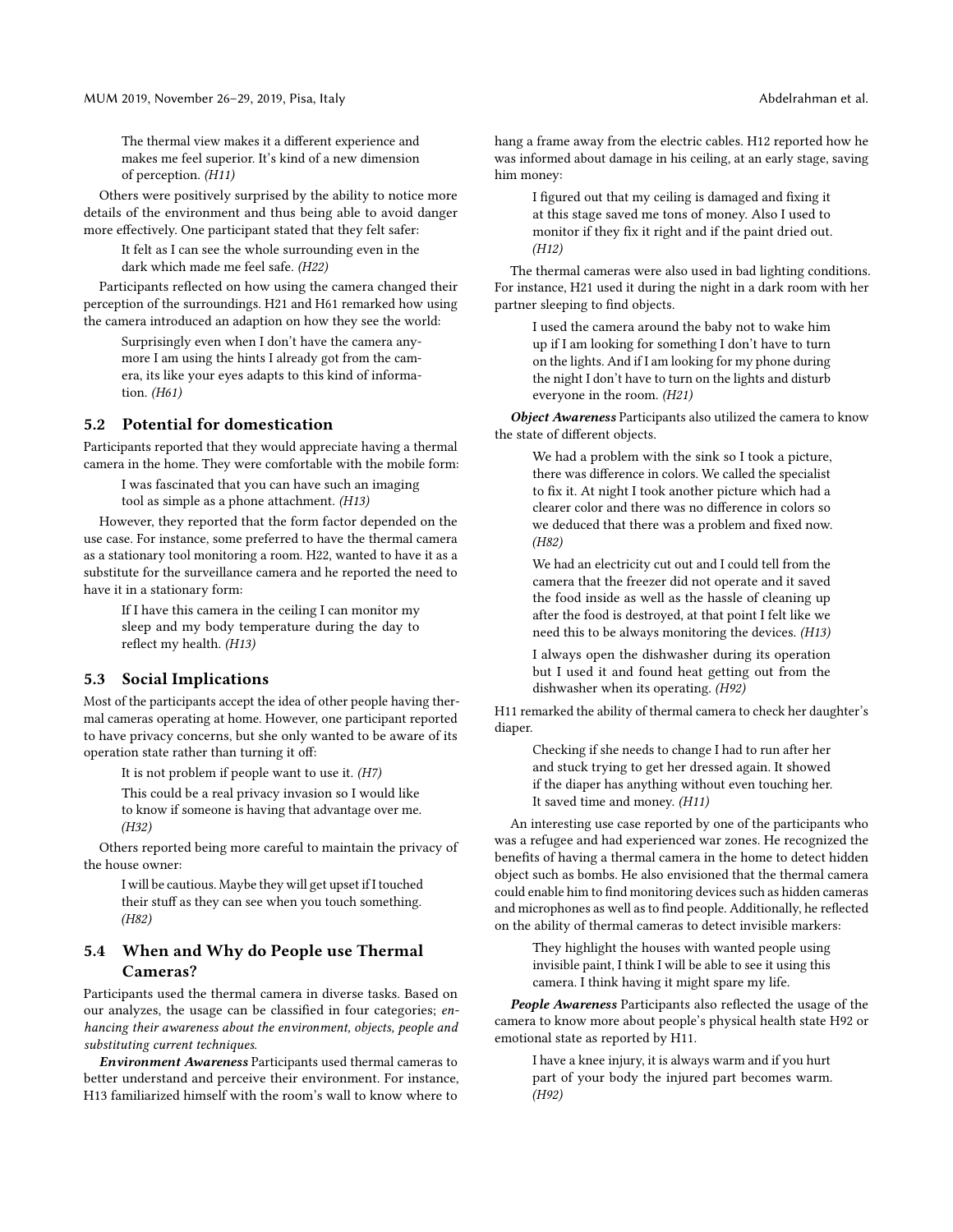Exploring the Domestication of Thermal Imaging The MUM 2019, November 26-29, 2019, Pisa, Italy

| <b>CATEGORY</b>                    | <b>EXAMPLE USE CASE</b>                                      |
|------------------------------------|--------------------------------------------------------------|
| 3*Enhanced Environmental Awareness | Checking ceiling for damages                                 |
|                                    | Checking walls for power lines before hanging a frame        |
|                                    | Finding objects in a dark room                               |
| 5*Enhanced Object Awareness        | Checking the state of the dishwasher                         |
|                                    | Detecting issues with the sink                               |
|                                    | Checking electric devices' states after electricity blackout |
|                                    | Checking diapers                                             |
|                                    | Detecting invisible markers/paint                            |
| 2*Enhanced People Awareness        | Checking injuries                                            |
|                                    | Detecting emotions                                           |
| 3*Substituting Current Techniques  | Early fire alarm                                             |
|                                    | Surveillance camera detecting past actions                   |
|                                    | Replacing health monitoring devices                          |

Table 2: Summary of the usage categories and example of the reported use cases for each category

I know you can tell emotions from the temperature of the person, if I can hold the camera and know the unspoken feelings it kind of mind reading. H11

Substituting Current Techniques Interestingly, participants highlighted the usage of thermal camera as an advanced substitution for existing techniques and technologies.

I would like to use it as an early alarm, because the smoke detectors work when things are already on fire and smoke reaching the ceiling which is too late. (H23)

We have a surveillance camera with blind spots, with this camera I can see if someone passed by even if they are not around anymore. (H12)

If you replace the Xbox camera with a thermal camera it would be a different experience. (H22)

H13 envisioned that a thermal camera could substitute health monitoring systems.

If we can replace all vital sensing technologies with thermal cameras we could have a contactless health monitoring. H13

In summary, participants utilized thermal cameras in different use cases. Further examples include: kitchen tool, gaming camera, personal trainer, health monitoring tool and educational aid. It is worth mentioning that participants highlighted the need of applications to maximize the utility of thermal cameras.

I think if you deploy it in form of apps like snap chat, fitness tracker, alarm systems its going to be really useful and maybe a necessity to have. (H102)

### 6 DISCUSSION

We were able to gather insights from a total of 26 individuals who lived with thermal cameras for 10 days in their home settings. Here, we present insights drawn from our analysis of the results.

Answering RQ1, our participants considered thermal cameras as a pleasurable tool and further considered it a vision extending tool that enabled them to see what they could not perceive with their own eyes. They used thermal imaging in the home for purposes

including knowing more about their environment, determining the state of an object and emotions of people around them as well as to overcome the shortcomings of current technologies and techniques. Finally, the extended ability made participants feel safe and having advantage over the environment and its limiting factors.

During our exploration, we encouraged the participants to envision use cases with no restrictions. As a result, participants proposed use cases applicable to high-end thermal cameras as well as an application layer, e.g. an application that detects the emotions. While many of the use cases are not yet applicable to the current state of the technology, this research suggest the need of future development of thermal imaging applications for everyday users. Our study enabled us to gather information from a diverse set of users. Furthermore, the home setups enabled the participants to envision the usage of extending visual perception in daily life. Participants reflected on how extended thermal view enhanced their perception and how it built new understanding of their everyday surroundings, thus answering RQ2 positively, where we observed that thermal imaging has a high potential for domestic appropriation.

Participants showed a clear understanding of the technology by exploration; there was no special training or instructions needed to understand and use thermal cameras RQ3. Additionally, they showed an awareness of the implications of the technology at hand, in highlighting the possible privacy issues that might arise during the usage of the thermal camera. In summary, participants were excited about the use of thermal imaging to extend their visual perception at home. They envisioned potential use cases, as well as form factors. The collected insights reflect the importance of building and evaluating possible visual perception extension devices.

Concerning the future design of domestic thermal cameras, participants reported that the preferred form factor relates to the use cases, where a stationary form was preferred for always-on and environmental monitoring. However, they preferred the flexible portable form for real time explicit object exploration (e.g. checking diapers). Participants envisioned the wearable form factor as flexible and on-demand vision extension tool. These findings highlight that identifying ways to embed thermal imaging is an emerging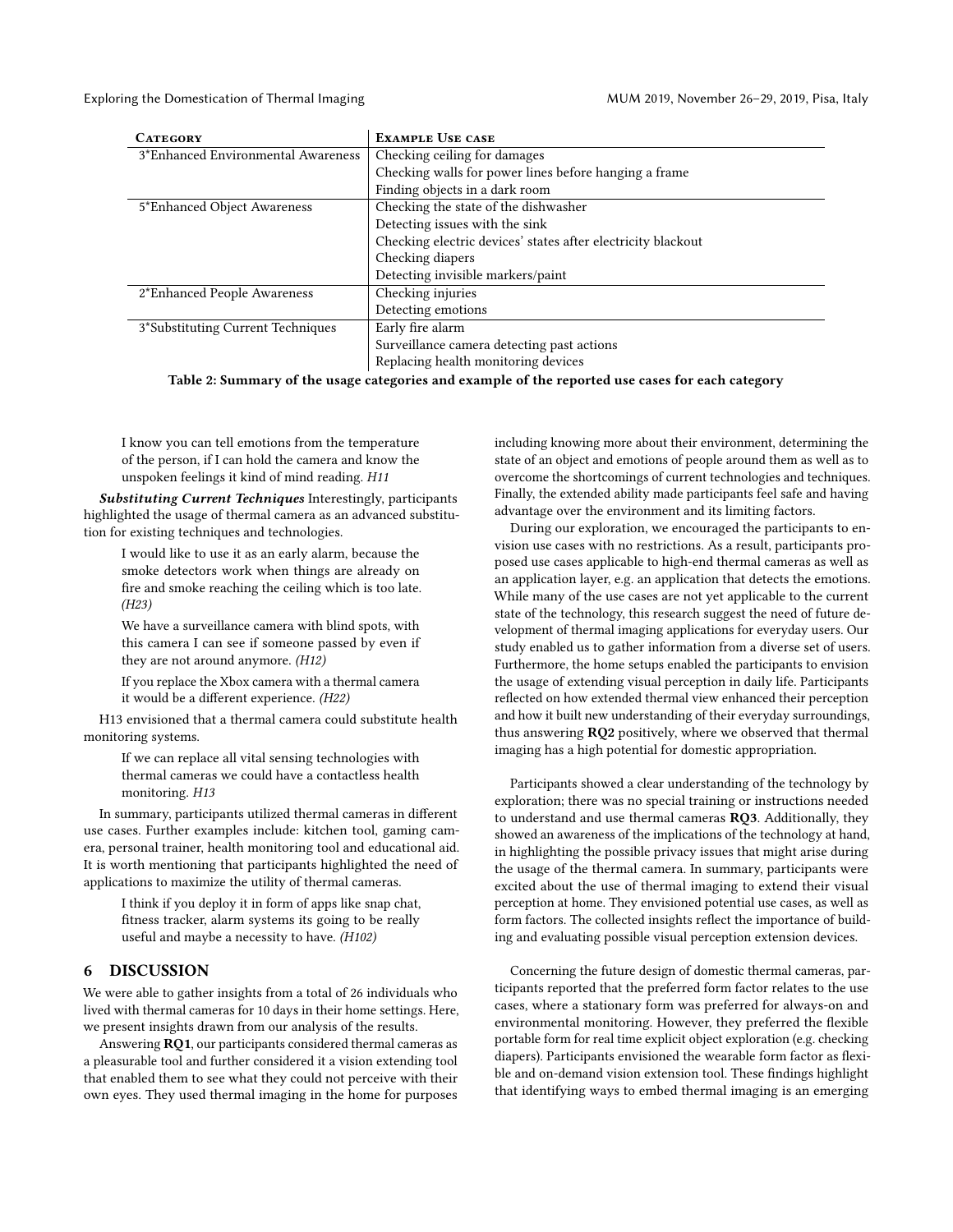challenge for HCI. Our exploratory study enabled us to gather information from diverse users; additionally the home setups enabled the participants to envision the usage of extend visual perception in daily setups. Participants reflected on how alternative vision modes provided a new information layer, enhancing their perception and understanding of their everyday surroundings. Interestingly, participants were eager to utilize the extended visual perception when their own vision was a limiting factor like in a dark basement with hidden objects and non-visible traces RQ4.

Participants used thermal imaging in the home for many purposes including enhancing their perception about their environment, the emotions and health state of people around them as well as to overcome the shortcomings of current techniques. In particular, participants reported that the thermal camera led them to detect sources of dissipating heat as hints for re-arranging objects in their house, spot dysfunctional domestic appliances, and locate and gauge sources of heating loss. These findings demonstrate the potential of the thermal imaging to reduce costs for household heating by detecting insufficient insulation and increasing energy saving awareness (e.g. checking if all windows are closed when leaving home). Surprisingly, in one case, the thermal camera was even reported as a tool that could potentially save/protect one's life in home settings when in a war zone. This shows that hardware miniaturization and democratization made it possible for thermal cameras (commonly only available to military personnel) to reach civilians, assisting them in escaping life threatening situations. Participants also reported the potential for eliciting emotions (e.g. anxiety) during interpersonal encounters, health state or disease symptoms (e.g. fever). Participants displayed increased awareness on the privacy implications of having such a layer of extra information at hand and commented on how it could be a potential means of discrimination (i.e. detecting and avoiding fevered peers). Although we anticipated participants would deploy thermal cameras in gaming as an alternative or addition to the Kinect depth technology, only one participant envisioned using it in a gaming scenario. However, it will be interesting to explore thermal imaging in the gaming context aiming to penetrate the gaming market in a similar way to how Kinect was introduced and is now adopted in a vast set of applications.

# 7 DESIGN IMPLICATIONS AND GUIDELINES

To support novice users in using thermal cameras in domestic setups, and to inform researchers and designers we propose set of implications for designing future thermal camera based systems and tools that will consider the challenges and recommendations identified in our findings.

#### 7.1 Form Factor

Future systems should use the appropriate form factor for the use case for which they are designing their system. Where it is a monitoring use case, participants preferred the mounted stationary form e.g. continuous health monitoring or object state detection. On the other hand, they recommended the mobile form factor for on demand explicit usage of vision extension and thermal cameras e.g. checking baby diapers.

### 7.2 Context Awareness & Social Context

Designers should consider the context of use and offer information related to the context (e.g. highlighting the hottest cup, or automatically detecting and displaying someone's emotional state). This context awareness would enhance the understanding and usage of thermal camera based systems, as it would help novice users learn about the capabilities of the camera, hence be able to best utilize it. Our findings suggests the need of including information layer in the thermal user interface.

# 7.3 Privacy & Social Consideration

Participants exhibited an awareness of the privacy implications of having such a layer of extra information at hand. This emphasizes the need to explore and research explicit privacy management in HCI for thermal cameras or any imaging system that displays nonvisible information. For instance, designers should consider camera state notification e.g. an indicator if the camera is on.

### 8 LIMITATIONS & FUTURE WORK

We acknowledge that our work has its limitations. Our findings are based on qualitative analysis, as we aimed to gather insights on how novice users would naturally interact with the technology. A further limitation is knowledge bias, where thermal properties differs from the light properties e.g. thermal reflection and transfer. Also ten days might not have been a sufficient duration to fully explore the technology. One main direction of future work would be towards further investigation of the daily usage of thermal imaging in more long terms studies, and comparing the findings with other methodologies such as surveying Youtube videos to investigate the effectiveness of our approach.

### 9 CONCLUSION

Through our review of related work, we concluded that no prior work explored the use of thermal imaging in everyday settings with the use of thermal imaging. Consequently, in this work we began our inquiry by exploring the potential use cases in daily life. This paper represents the first explorative study of the potential domestication and home uses of thermal imaging, in real homes by everyday users. We assured high ecological validity via the conducted technology-cultural probe. While our findings are limited by the sample size and the technical limitations of the prototype, we were able to gather insights from a total of 26 individuals, who lived with thermal cameras for 10 days. Our findings imply the acceptance of the usage of thermal imaging. Participants highlighted their vision to have such a tool in their home to be used in a daily fashion. As a result we had insights concerning participants' preferences regarding the form factor. We hope that designers of future thermal imaging systems can use our insights to build enhanced vision interfaces with a high user benefit in everyday usage.

### 10 ACKNOWLEDGMENTS

This research was supported by the German Research Foundation (DFG), Grant No. AL 1899/2-1, and the Amplify project which received funding from the European Research Council (ERC) under the European Union's Horizon 2020 research and innovation programme (grant agreement no. 683008).